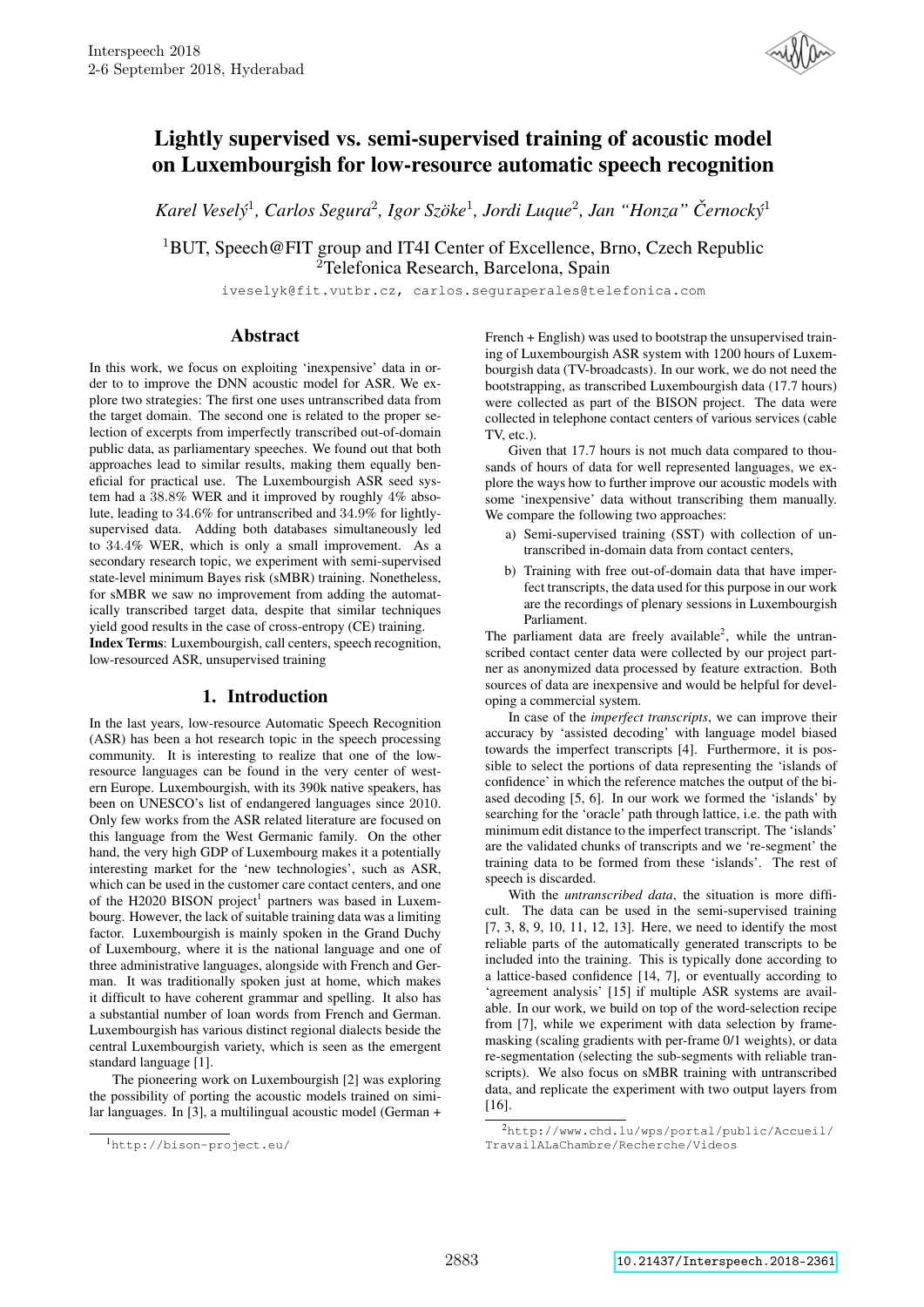# 2. Data

### 2.1. Audio and transcripts

The audio datasets we experiment with are:

- CC data 17.7 hours of transcribed telephone data from the contact centers (target domain). We subdivided this set into development set (49 speakers, 2 hours) and training set (368 speakers, 15.7 hours). We tripled the duration of the training set by using speed perturbation with warping factors 0.9, 1.0 and 1.1.
- CC-untran data 340 hours of untranscribed data, coming from the target domain of 'contact centers', obtained from our project partner as anonymized feature files.
- Parl. data 358 hours of freely available parliament speech recordings, coming from channel different from target domain. The parliament data are not transcribed perfectly, we need to synchronize them with the audio and remove words that are likely to be wrong.

In the transcripts, we verbalize numbers, and we also identify acronyms to match them with their 'spelled' pronunciation in the lexicon.

### 2.2. Dictionary

The word-list of totally 110k word-items was assembled from sources:

- contact center training transcripts,
- lexicon from 'eSpeak'<sup>3</sup> speech synthesizer,
- parliament transcripts,
- wikipedia corpus (words present at least 4x were added),
- forvo words (on-line database of spoken words),

The dictionary was built according to the pronunciation rules described in the  $Omniglot<sup>4</sup>$  website. This led to better results than using the graphemic lexicon or using the lexicon from 'eSpeak' speech synthesizer.

We separate the preposition D' as a standalone token, and we also split the long word forms of numbers at multiples of ten as illustrated by: 'EENANZWANZEG -> EENAN ZWANZEG'

The final word-list was filtered according to the set of valid graphemes for Luxembourgish. This eliminates non-standard symbols (quotes, parenthesis, non-standard tokens containing numbers, etc.) remaining after text data filtering, which can be abundant particularly in the wikipedia corpus.

### 2.3. Language model

The language model is an interpolated trigram model, built from three source LMs, trained on following corpora:

- transcriptions from the contact center training set (164k words)
- parliament transcripts (3.25M words)
- Wikipedia (6.05M words)

The interpolation weights were tuned on the contact center development set. The actual combination weights were: 0.84 contact-center training set, 0.12 parliament transcripts, 0.04

luxembourgish.htm

wikipedia corpus. The final LM was pruned by SRI-LM with -prune 5e-10, the final LM size was: 400k 3grams, 1219k 2grams, 109k 1grams. We did not use LM rescoring of lattices.

# 3. ASR engine

The DNN-HMM system is built with 'nnet1'<sup>5</sup> recipe from Kaldi [17]. The models are trained on top of fMLLR features produced with GMM-HMM system. The fMLLR features are obtained by splicing +/- 4 frames of the 13-dimensional PLPs (includes C0) extended by 3 kaldi-pitch features [18], both feature types are mean normalized on per-speaker basis. The spliced features are projected to 40 dimensions with a global LDA+MLLT [19] linear transform and per-speaker fMLLR [20] linear transform.

The DNN has a feed-forward topology with 6 hidden layers of 2048 sigmoidal neurons. There is 440 dimensional input and ≈2500 or ≈7000 dimensional softmax output, depending on the amount of training data. The 40 dimensional fMLLR features are spliced by +/- 5 frames and globally re-normalized to have zero mean and unit variance. We used RBM pre-training [21] to initialize the 6 hidden layers. Then, the 'frame CE' training, was done with mini-batch SGD (Stochastic Gradient Descent), in which the learning rate is halved from an epoch with a small improvement of held-out loss till the convergence of the heldout loss. Finally, the network is re-trained by 6 or 2 epochs of sMBR training [22], depending on the amount of training data. In the experiments, we are using NN with single output layer, unless explicitly mentioned otherwise.

# 4. Experiments

Having a relatively low amount of the transcribed in-domain data (17.7 hours), the accuracy of the acoustic model can be improved by use of additional data. In our scenario we consider adding the 'CC-untran' data (untranscribed data from the target domain = contact centers), or the 'Parl' data (imperfectly transcribed parliament data from different domain). We train either with 'masking' (scaling gradients in NN training with 0/1 per-frame weights) [7], or with 're-segmentatation' (selecting sub-segments with reliable transcripts) [6]. We begin with constructing a seed system, which we use for decoding automatic transcripts and filtering the imperfect transcripts.

### 4.1. Seed system

The seed system was built with the 15.7 hour subset of CC data with manual transcripts, and evaluated on our development set from the same domain. The model was tuned to have 2500 tiedstates. For verification of 'imperfect transcripts' by decoding with biased language model, we used GMM-HMM model. For generating the automatic transcripts, we used an DNN-HMM system with WER of 38.8, this seed system is referenced later in Table 1.

## 4.2. DNNs with 2500 tied-states

We initially experimented with the 2500 tied-states obtained from the seed system.

## *4.2.1. Adding parliament data*

For the parliament data, we had the imperfect manual transcripts available. We sub-segmented the data by

<sup>3</sup>http://espeak.sourceforge.net/

<sup>4</sup>https://www.omniglot.com/writing/

<sup>5</sup>http://kaldi-asr.org/doc/dnn1.html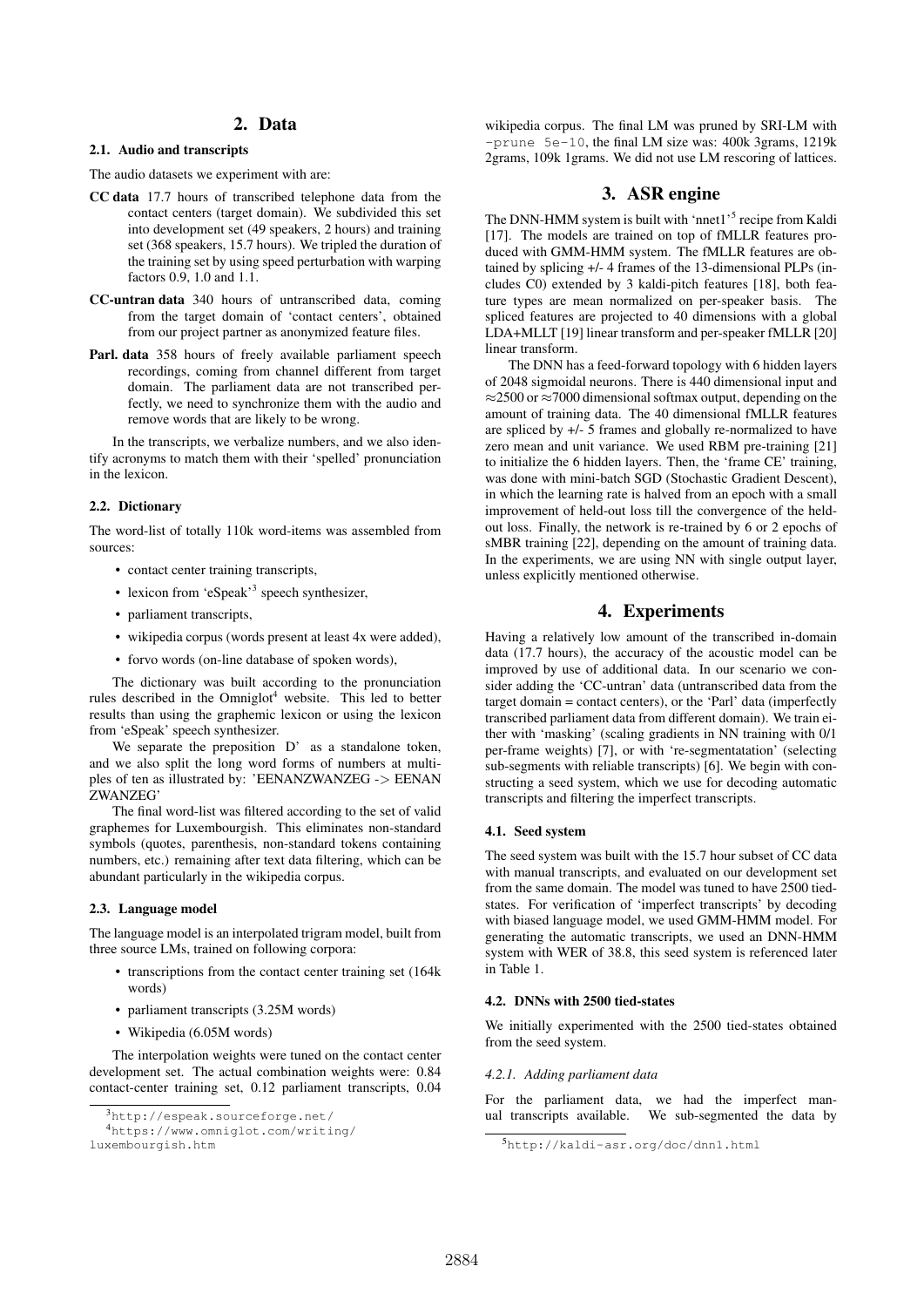finding the 'islands of confidence' with the Kaldi script steps/cleanup/clean\_and\_segment\_data.sh. Internally, the lattices are generated with the GMM-HMM acoustic model. Then, an 'oracle path' is found in the lattice, i.e. a path with minimum edit distance to the transcripts. The 'islands' are defined as the chunks where 'oracle path' matches the transcripts. From the original 358 hours of speech, we obtained a cleaned dataset of 297 hours.

A similar method is described in [23], where Smith-Waterman alignment was used to match transcripts with 1-best output from the decoder, or [24] where the matching was done against a confusion network.

The cleaned data are then merged with the manually transcribed data, and new acoustic models are built (line 'CC + Parl,re-segment' with WER 35.6 in Table 1). In this case the per frame mask is not necessary, as the dataset is re-segmented.

#### *4.2.2. Adding untranscribed data*

With the untranscribed data, we perform semi-supervised training: We generate automatic transcripts and per-word confidences with the seed system. Next, we train with mixed manually or automatically transcribed data.

In our recent work [7], we found that word selection is beneficial, and we identified a heuristic for finding the optimal amount of accepted words: We select the words with higher MBR confidence (the statistics  $\gamma(q, s)$  from the Minimum Bayes Risk decoding [25, section 7.1]). We set the proportion of added words the same as the word-accuracy of seed system on development set.

The word accuracy of our seed ASR system is 61.2%. Therefore, we selected 61% of the automatically transcribed words and mix them with the correctly transcribed data, which were previously augmented by speed perturbation.

This data selection, implemented by frame-masking, works well for the frame-cross entropy training of a DNN. However in [7], we did not use the automatic transcripts for the sMBR training. The sMBR is done only with the manually transcribed data. With this recipe, we obtained WER 36.0 in line 'CC + CC-untran,masking' in Table 1.

### *4.2.3. sMBR training with untranscribed data*

We re-visited the sMBR training with frame masking, we tried to add the same 61% words into the sMBR training with framemasking of NN gradients. We also applied the mask to the approximate accuracy calculation in the sMBR forward-backward algorithm, effectively excluding the frames with uncertain labels from the calculation of accuracy. However, after adding the masked untranscribed data, the results became worse than training only with the manually transcribed data: WER 36.6 instead of original 36.0 from Table 1. Therefore, either sMBR training is very sensitive to the quality of the automatic transcripts, or the frame-masking is not suitable for sMBR training. Recall that for CE training the frame-masking led to good results [7].

#### *4.2.4. Summary*

From the results in Table 1, we see that adding both the untranscribed data (CC-untran,masking) or the parliament data (Parl.,re-segment) separately leads to performance improvements. In the frame cross-entropy training (CE), the  $^{\circ}$ CC + CCuntran,masking' was better then 'CC + Parl,re-segment' (WER 37.3% vs. 38.5%). However, the ranking switched after the sMBR training: The cleaned parliament data were successfully

Table 1: *DNN systems (nnet1) trained on various types of training data: 'CC' = contact center data, 'CC-untran,masking' = untranscribed contact center data for semi-supervised training with frame masking, 'Parl,re-segment' = re-segmented parliament data. Models with 2500 tied-states.*

| Training data               | $\%$ WER |                             |  |  |
|-----------------------------|----------|-----------------------------|--|--|
|                             | CE.      | sMBR                        |  |  |
| DNNs with 2500 tied-states, |          |                             |  |  |
| CC only (seed system)       | 40.7     | 38.8                        |  |  |
| $CC + Parl, re-segment$     | 38.5     | 35.6 $(CC + Parl, re-seg.)$ |  |  |
| $CC + CC$ -untran, masking  | 37.3     | 36.0 (CC only)              |  |  |

Table 2: *Semi-supervised training with re-segmented data, in which we tune the amount of added words. The DNN models have 7000 tied states.*

| Added words.                            | $\%$ WER |                |
|-----------------------------------------|----------|----------------|
| (CC-untran, re-segment)                 | CE.      | sMBR           |
| 50% (155h)                              | 36.2     | 35.3           |
| 60% (187h)                              | 36.1     | 34.9           |
| 70% (222h)                              | 36.0     | 34.7           |
|                                         |          | 34.7 (CC only) |
| $80\%$ (260h)                           | 36.3     | 35.0           |
| 61% CC-untran, masking (203h)           | 36.0     | 34.6 (CC only) |
| $CC + Par1, re-segment$                 | 37.2     | 34.9           |
| $CC + Par1, re-seg + CC-untran, re-seg$ | 35.1     | 34.2           |

used for the sMBR training (35.6% WER), while in case of 'CC + CC-untran,masking' the sMBR training was done with the manually transcribed subset 'CC only' leading to WER 36.0%. Recall that sMBR training with masked untranscribed data is not helpful.

## 4.3. DNNs with 7000 tied-states

With more training data available, we can build larger acoustic models. To train a DNN-HMM with 7000 tied-states, we first trained GMM-HMM model with the extended dataset (extended by automatically transcribed data without any filtering or cleaned parliament data). This provides the phone-tree and alignment for the DNN-HMM.

### *4.3.1. Adding parliament data*

The parliament data were cleaned and used as described in 4.2.1. The only difference is that the training targets come from a larger GMM-HMM model trained on cleaned parliament database. With this setup, we obtained WER 34.9%, as noted in Table 2 as 'CC + Parl,re-segment'.

#### *4.3.2. Adding untranscribed data*

Inevitably, the automatically generated transcripts contain errors. In 4.2.2, we were discarding unlikely words with framemasking. We have also seen that frame-masking does not work well for sMBR training. An alternative to frame-masking is to 're-segment' the data by selecting the chunks composed of words with higher confidence, which might possibly help in sMBR training. We used the same MBR confidence as in 4.2.2,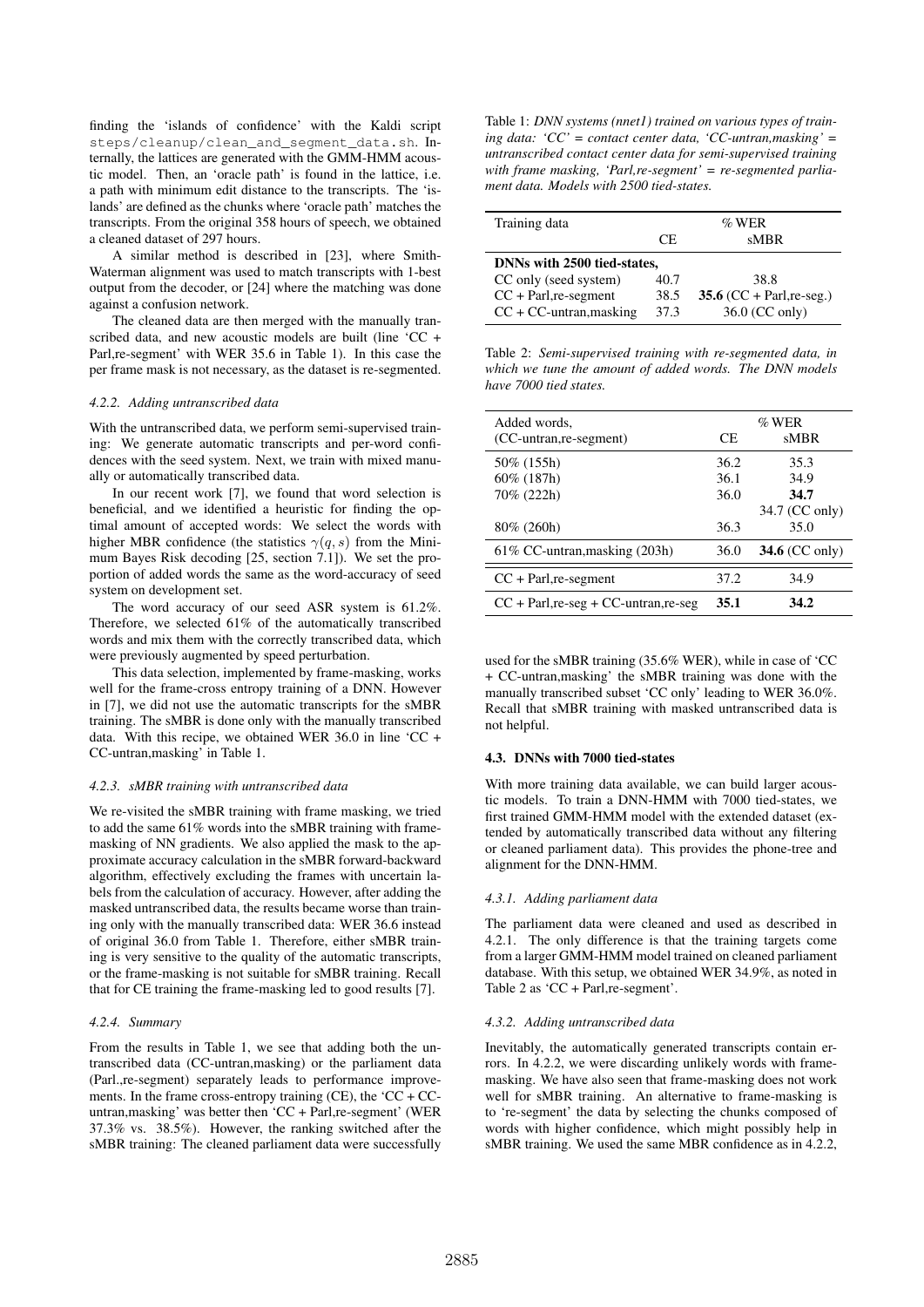Table 3: *Introducing 2nd output layer for sMBR training with untranscribed data. Added 70% automatically transcribed words, the data were re-segmented [%WER].*

| Baseline (1 output layer):                                                    | 34.7         |
|-------------------------------------------------------------------------------|--------------|
| 2 <i>output layers:</i><br>trained by transcribed<br>trained by untranscribed | 34.8<br>34.8 |

while we tune the amount of added words in Table 2. The best was to add 70% of words, which leads to WER 34.7%.

As a sanity check, we performed sMBR training with manually transcribed data 'CC only', departing from the same 70% CE model. Surprisingly, in both cases we obtained the same WER 34.7. This indicates that adding automatically transcribed data into sMBR training was again not helpful.

As a contrastive experiment, we also trained a model with 'frame-masking' as we did in [7], denoted in Table 2 as '61% CC-untran,masking'. Here, the sMBR training is done with the manually transcribed subset 'CC only'. Surprisingly, this led to 0.1% better WER than we obtained with data re-segmentation. So, we cannot say that data 're-segmentation' is any better than 'frame-masking'. Both approaches lead to results which are onpar.

### *4.3.3. sMBR with training with 2 output layers*

In some works on semi-supervised training, we see models with 2 output layers [12, 13], the 1st output for manually transcribed data, the 2nd output for automatically transcribed data.

Recently, in [16] the authors obtained the best results with NN training done by 'Naive CE + SHL ST' approach: a frame CE training of NN with one output layer followed by sequence training (ST) of NN with the 2 output layers. The training is done with mixed transcribed/untranscribed data, and there are shared hidden layers (SHL) for both types of data.

We replicated this recipe, however, in Table 3, we see that introducing the 2nd output layer for sMBR training did not bring better result than training with 1 output layer. Note that we use lower amount of data than in [16] and unlike [16], we re-segmented the untranscribed data according to wordconfidences.

Based on the results in Table 3, we see that it is not crucial to add the 2nd output layer for the sMBR training with the mixed transcribed/untranscribed data, as there was no performance improvement.

#### *4.3.4. Adding parliament and untranscribed data*

In the last line of Table 2, we combined all the data: the manually transcribed contact center data (CC), the cleaned parliament data 'Parl,re-seg', and the untranscribed contact center data 'CC-untran,re-seg'. This nearly doubles the amount of training data to 523 hours, while the WER further drops to 34.2%, which is 0.4% better than the previous best result 34.6%.

### *4.3.5. Summary*

With the 7000 tied-state models, it was 0.3% better to add the automatically transcribed data compared to adding parliament data (see Table 2). This is opposite to what we saw in Table 1, where parliament data were better. Thanks to the larger model with more tied-states, the WER dropped from 35.6% to 34.6%.

Despite the effort, we did not find a way to obtain benefit of adding automatic transcripts into sMBR training. However, further performance improvement is possible, if we merge the parliament and untranscribed data.

# 5. Conclusions

In this paper, we explore two scenarios of adding extra audio data into the training of acoustic model for a low-resource language: adding out-of-domain data with imperfect transcripts (parliament data), or using untranscribed data collected directly from the target domain (contact centers).

Our main observations are summarized as follows:

- Both types of added data improved the WER by  $\approx 4\%$ absolute, from 38.8% to 34.6% (untranscribed data) and 34.9% (parliament data).
- With 7000 states, the system with added untranscribed data was better by 0.3%; with 2500 states, the system with added parliament data was better by 0.4%. Hence, we cannot say which type of data is better to add. It is better to conclude that both types of data help similarly.
- With more training data, it is beneficial to increase the number of tied-states in acoustic model; by increasing the number of tied-states from 2500 to 7000 the best WER improved from 35.6% to 34.6%
- We have seen no difference between frame cross-entropy training with per-frame masks or with re-segmented data, which can be expected
- For sMBR training, the data re-segmentation prevented the degradation from adding the untranscribed data. However, the result was the same as if no untranscribed data were added. In other words, the semi-supervised sMBR training had no advantage over supervised sMBR training, which uses less data and has faster training time.
- We found it unnecessary to add the 2nd output layer for untranscribed data in semi-supervised sMBR training.

We believe that semi-supervised training should be most helpful for generative models like GMMs, where mislabeled data cause little harm. In frame cross-entropy discriminative training, the semi-supervised approach is still helpful, because the language model corrects some of the mistakes of the acoustic model. However, in the sMBR training with automatically decoded reference, we are fostering the reference-paths which are either wrong, or which were already decoded correctly. This might be a good explanation why sMBR training with automatically decoded transcripts is unlikely to further improve the results, which we have seen in our experiments.

# 6. Acknowledgements

This work was supported by Technology Agency of the Czech Republic project No. TJ01000208 "NOSICI" and by European Union's Horizon 2020 project No. 645523 BISON. This text reflects only the author's view and the Commission is not responsible for any use that may be made of the information it contains.

# 7. References

[1] P. Gilles and C. Moulin, "Luxembourgish," *Germanic standardizations: past to present*, vol. 18, pp. 303–329, 2003.